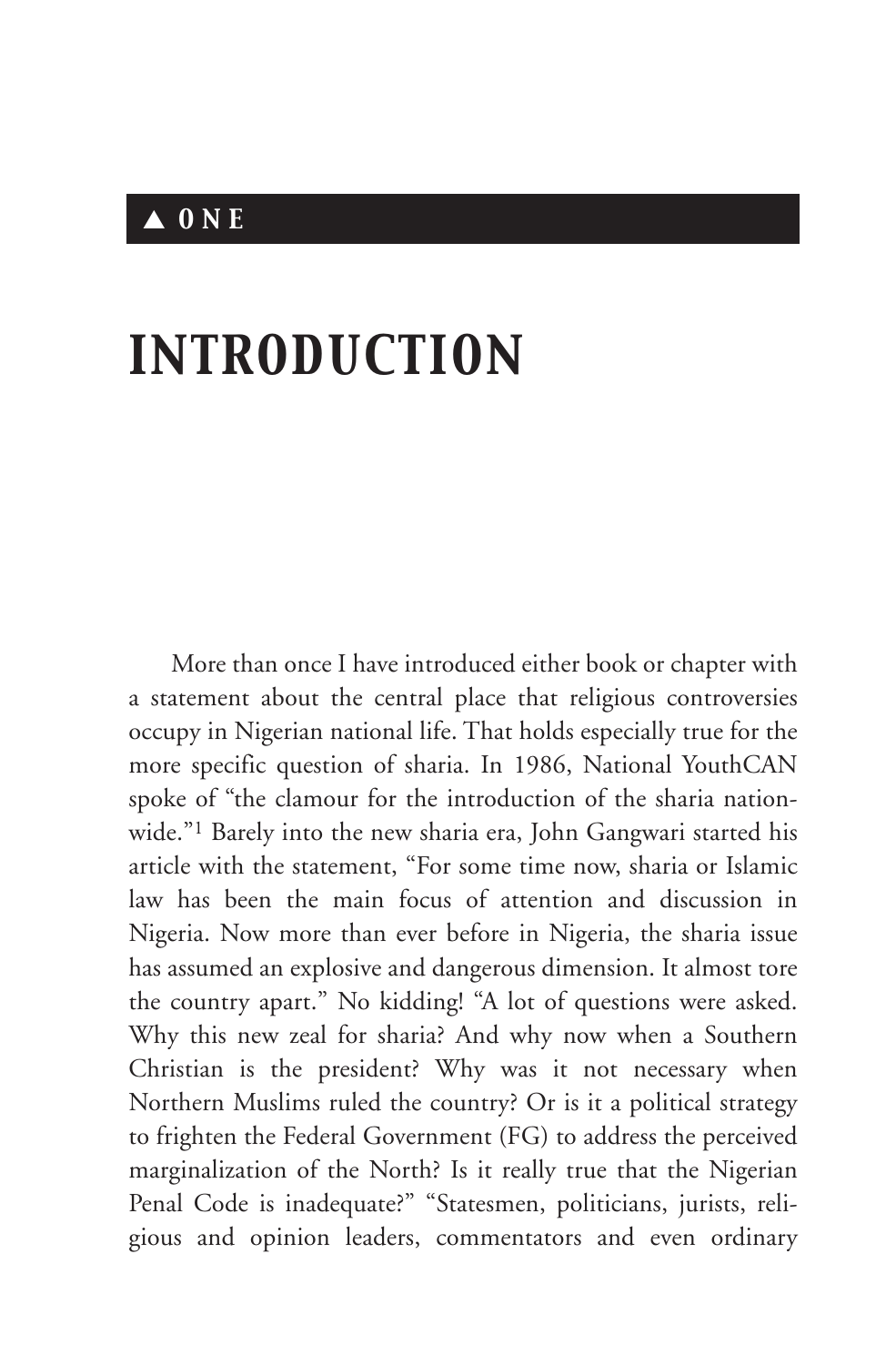Nigerians, all aired their views on the sharia,"2 many of which you will read about in this book.

Tokumbo Awoshakin, at one time associated with the daily *TD*, asked about "the sudden emergence of sharia,"3 a question similar to that of Gangwari above. Anyone who has kept abreast of sharia developments since the 1977 CA will hardly consider its emergence as "sudden" or its concern as a "new zeal." The writings, the arguments, the threats and the declarations from that time on made it clear that it was waiting to happen. D. Dodo in his NIREC lecture of 2000 refers to the "forty years, 1960–2000, that Muslims in Nigeria have been struggling to see that the sharia is given what Muslims consider its rightful place in the Constitution."4 The water was about to break. It was merely a matter of either a courageous prophet or a clever politician—or a combination of these—to take the bold step. That figure turned out to be Governor Ahmed Sani of Zamfara State. But "sudden" or "new?" Hardly!

This book is about Christian views of sharia. It treats two subjects: How Christians interpret sharia and how they *experience* sharia. *It will be seen that interpretation here is guided more by Christian experience with Muslims than by Muslim teachings.* As to interpretation, it is always difficult for a non-adherent to fully understand the dynamics of a religion as its own adherents experience them. Thus, you can expect that these Christian descriptions of Islam are going to contain inaccuracies. Christians may study Islam in great depth and have deep understanding of it, but it is only a few exceptional ones who can catch its dynamics and spirit fully.5 We have seen this to be true of Muslim views of Christianity in Volume 6, and you will see it again in this Volume. It is almost inevitable. Also, I am afraid, for me.

This is even more likely to happen in an atmosphere charged with anger, suspicion and fear. For then the contending parties are no longer looking for truth so much as scoring points, finding weaknesses and contradictions. Caleb Ahima, the current General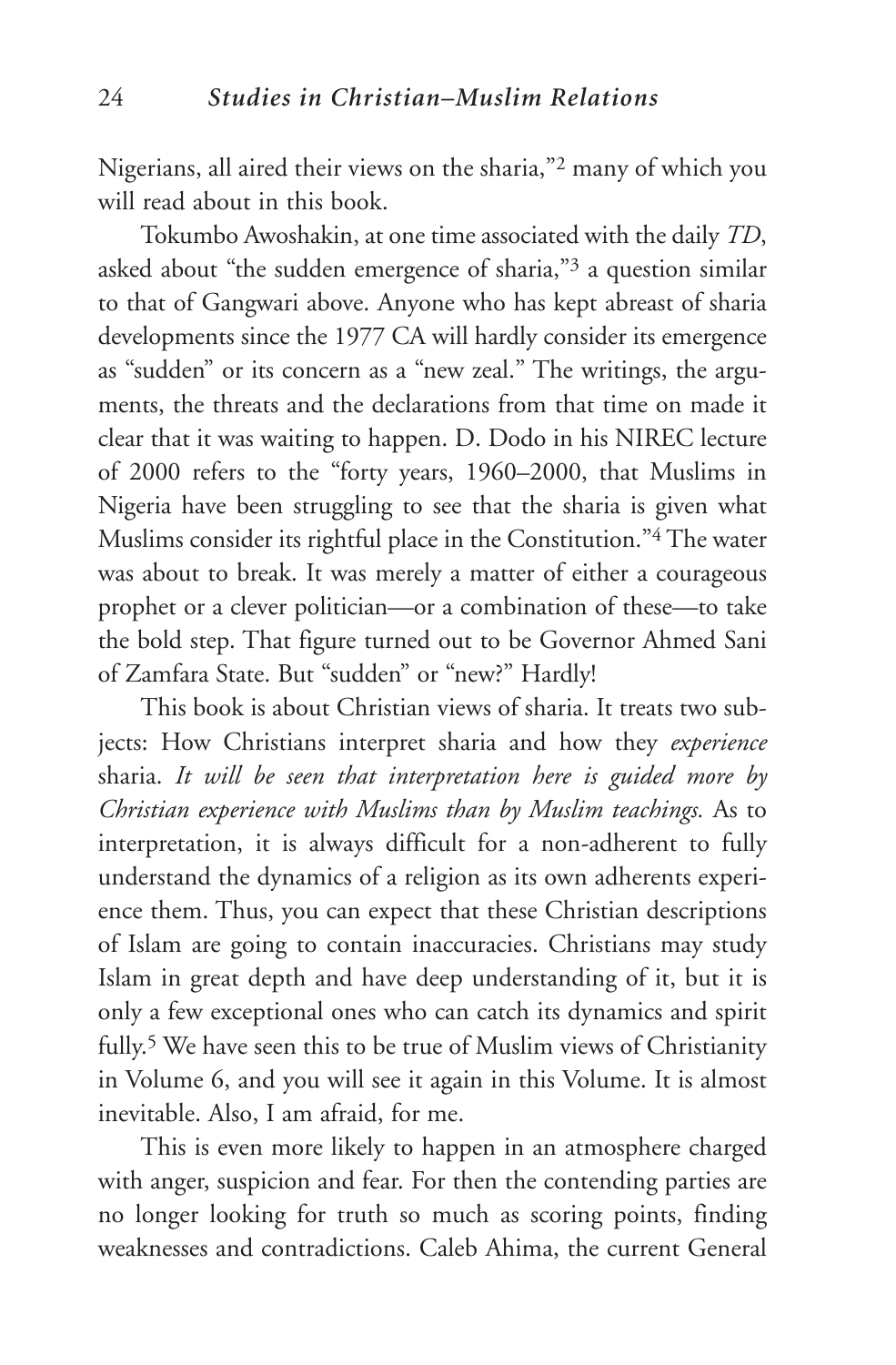Secretary of TEKAN, wrote, "Deep-seated anger, unforgiveness, fears and suspicion, hatred, distrust and discouragement are some of the prominent wreckage that litter the path of the history of relationships between the Church and the Mosque in Northern Nigeria."6 While these indeed often exist in religions that share the same environment, focusing on them is not going to help you understand the genius of your own or the other religion. Religion often deals with mysteries and realities that do not readily submit to outside human logic, especially when the latter is interfered with by these emotions. The contradictions may be there in logic and on paper, but the adherent has a way of reconciling them in real life. Apparent tensions seen from the outside often dissolve in experience on the inside. Outsiders draw logical conclusions from certain doctrines that, in fact, do not resonate in the experience of the adherents. I remind you of the advice of a Nigerian pastor of limited education but of wide experience with Muslims. To understand a religion, he advised, you need to zero in on the best a religion has to offer, not the worst. In the current Nigerian context, not many follow his advice. They are not ignorant of each other, as Muslims are fond of charging Christians. Christians and Muslims read each other's explanations of their religion. They know a great deal about each other, but it *is* often a skewed knowledge developed in an environment of fear, hate and hostility. That is seldom productive.

The second issue is about Christian experience of Islam. People living close to each other get to know each other through the experience. In fact, adherents of different religions living in one society learn things about the other religion that its adherents may not realize about themselves. Muslims in Nigeria always express great surprise when Christians accuse them of intolerance and oppression. Why, Islam is the religion of peace! Intolerance and oppression have no place in Islam. Ergo: they do not practice them. Amongst themselves, Muslims freely write about their own serious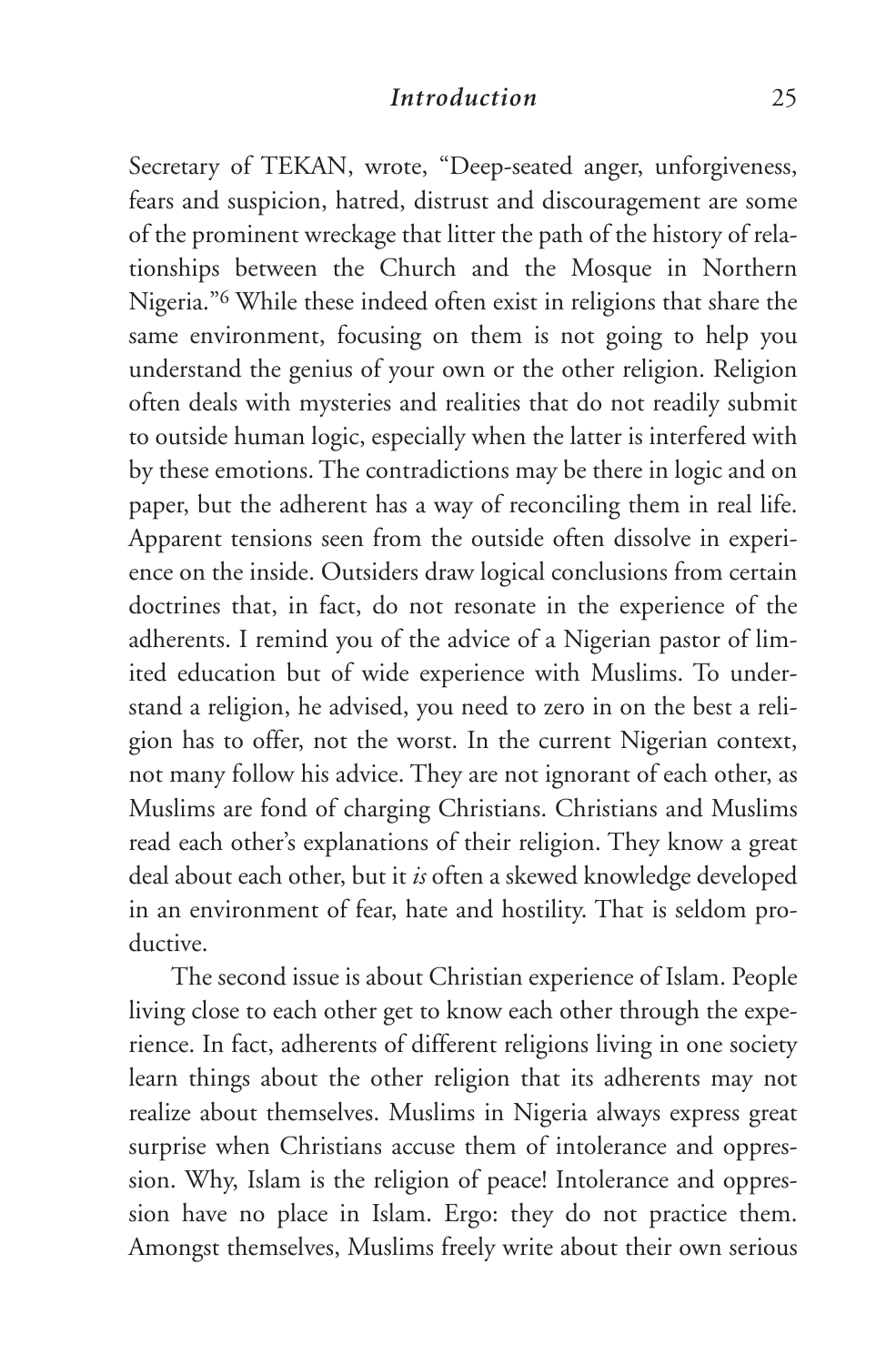attitudes of intolerance and incidents of oppression, and they often do so as if they do not realize Christians read these internal wranglings or do not experience them. This series contains a lot of writings in which Muslims critique themselves. But over against Christians, Muslims mostly close rank and assume the stance of surprise. Why, Islam by definition does not do these things! Suddenly a disconnect appears between teachings and practice that leads to denial and a kind of hypocrisy. As Musa Gaiya put it, "A gap still exists between the ideal and reality."7 This tendency among Muslims, also found among Christians, is parallel to the attitude of tribalism I have described elsewhere.8

Whatever Muslims say their religion cannot do, Christians simply go by their experience of intolerance and oppression, the very things Muslims deny about themselves. My family sees things in me to which I may be blind and even deny, but they are there. They experience them daily. From that perspective they know me better than I do. Psalm 19:12 asks rhetorically, "Who can discern his errors?" And then pleads, "Forgive my hidden faults." In this book you will see some faults and problems in Muslims that may be hidden to them but not to Christians who experience them daily. It is the side Christians know better, apparently, than Muslims do themselves. Of course, in other volumes I have shown that Christians have their hidden faults as well—hidden only to themselves. Not all Muslim critique of Christians is off the mark any more than is all Christian critique of Muslims and Islam.

The plan for this book does not include defining and describing the sharia or its history. That has been covered in the first chapters of Volume 6, where these materials are presented from a Muslim point of view. I do not intend to rehash all of that from a Christian point of view. After all, it is Muslim property. This is not to say that Christians are not familiar with that material. Some of the Christian source books for this volume actually cover it. Examples are the publications of Danjuma Byang (1988), Justin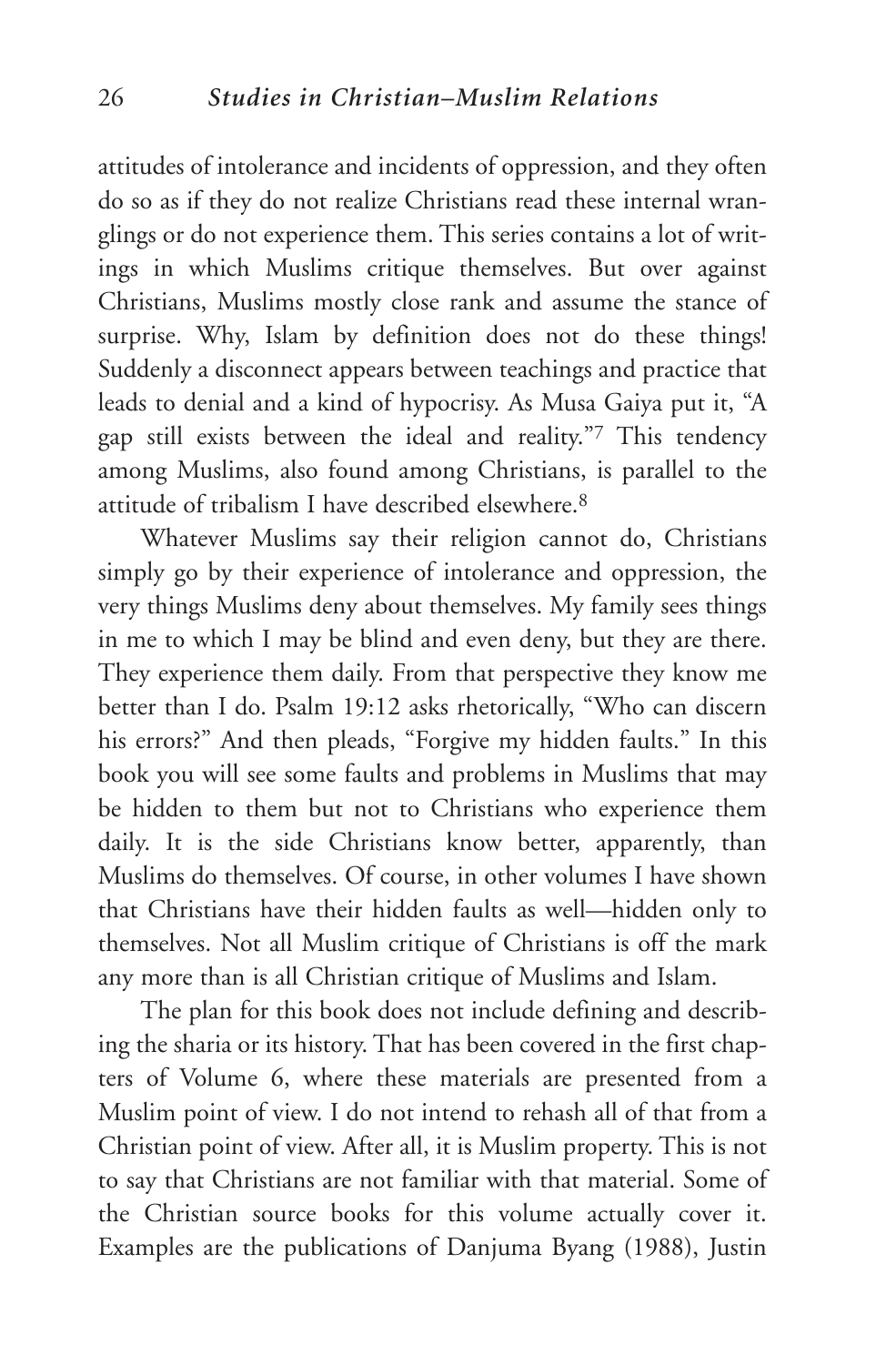La-Nibetle (2000) and of Bee Debki (2000). Let it suffice to say that at least some Christians are not as ignorant of the history of sharia and its sources as Muslims sometimes make them out to be.

Neither is the plan for this book to cover all the literature. That is hardly possible and certainly not necessary for a book that does not pretend to be an academic treatise. I *do* try to cover all the main issues. Few of the sources I use are of academic nature. I use mostly popular discussions that are closer to the people.

Few Christian writers take the trouble to explain the motives that Muslims claim undergird their push for sharia as Muslims themselves do. Most Christians are too upset to bother with reasons they do not accept. Musa Gaiya is one who indicates that he has listened to them. He summarizes the Muslim unhappiness with sharia developments under colonialism.9 He reminds his readers that the sharia declaration of Zamfara in 1999 was really an attempt to fulfill Muslim aspirations that had been denied them during the CAs of 1978, 1988 and 1995. Muslims believe "they had made a lot of concessions to make for peaceful coexistence, but Christians never reciprocated." While Christians opposed membership in the Organisation of Islamic Conference (OIC),<sup>10</sup> Muslims all along tolerated various Christian institutions and traditions such as diplomatic relations with the Vatican, the use of the Gregorian calendar, the adoption of Saturday and Sunday as workfree days, and more.<sup>11</sup> "Thus sharia was an attempt to create a Muslim counterbalance which would provide for Muslim identity, which over the years had eroded." Another Muslim aim was for sharia "to check the moral deterioration in Nigeria." Grassroot Muslims place strong hopes on sharia as the solution to the country's vices. Muslim women hoped that the new sharia would restore their freedom, as promised in Muslim literature. Finally, of course, Gaiya recognized that the Nigerian sharia movement is "part and parcel of the worldwide Islamic resurgence." In other words, the new sharia movement is a "localization of a global phenomenon."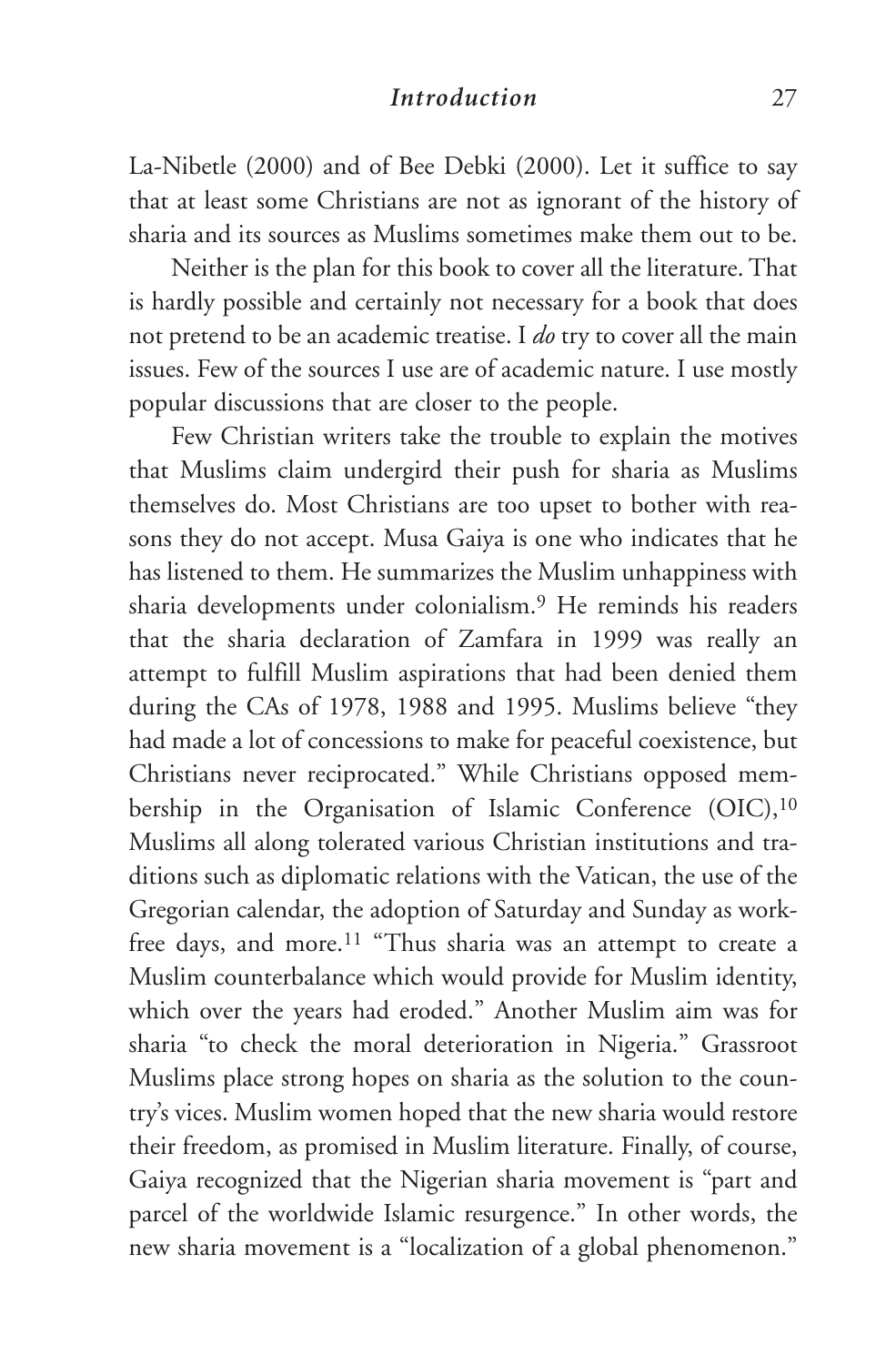Muslims "are filled with nostalgia" for the "glorious period of Islamic revivalism and dynamism of the pre-colonial time during and after Usman Danfodio in the early nineteenth century."12

At this point I want to give an impression of the amazing sharia atmosphere in the North during the mid-1980s as recorded by Matthew Kukah. Kukah tells the story of a 1985 visit to the Institute of Legal Studies in Zaria by Professor S. Richardson some years after his involvement in Nigeria's sharia developments. The professor wrote of the shock he received during a lecture he gave at the institute. "I expected about 100 law students for the talk, but instead, thousands of people from the bush, thousands of students from all faculties of the University, priests, imams, press men, loudspeakers all over the place…. They said that the Penal Code had been a colonial imposition which had got rid of Muslim law."13

This story reminds me of the 2004 sharia conference at Unijos, where over 900 people signed the attendance register to participate in what often was a hot debate. Like that of Richardson, this event also included people from street and village. Attendance exceeded the "wildest expectations" of the organizers.14 No one can legitimately doubt the depth of feeling for sharia on the part of Nigeria's Muslims.

In addition to these stories about the sharia atmosphere, I offer a few pages to give you a taste of the *Christian* stance towards sharia around the first CA in 1977–1978. The pages you are about to read from my doctoral dissertation were written during the sharia heat of those days. I reproduced the Muslim side of that beginning history in Volume 6. Here is the Christian half.15

*A number of Christian objections to the sharia have been raised, but most of them are based on a narrow view of religion we associate with dualism.*<sup>16</sup> *Sharia will retard efforts to unify the nation—and God knows how great that need is! "A dual legal system will tend to bring disunity in the country,"*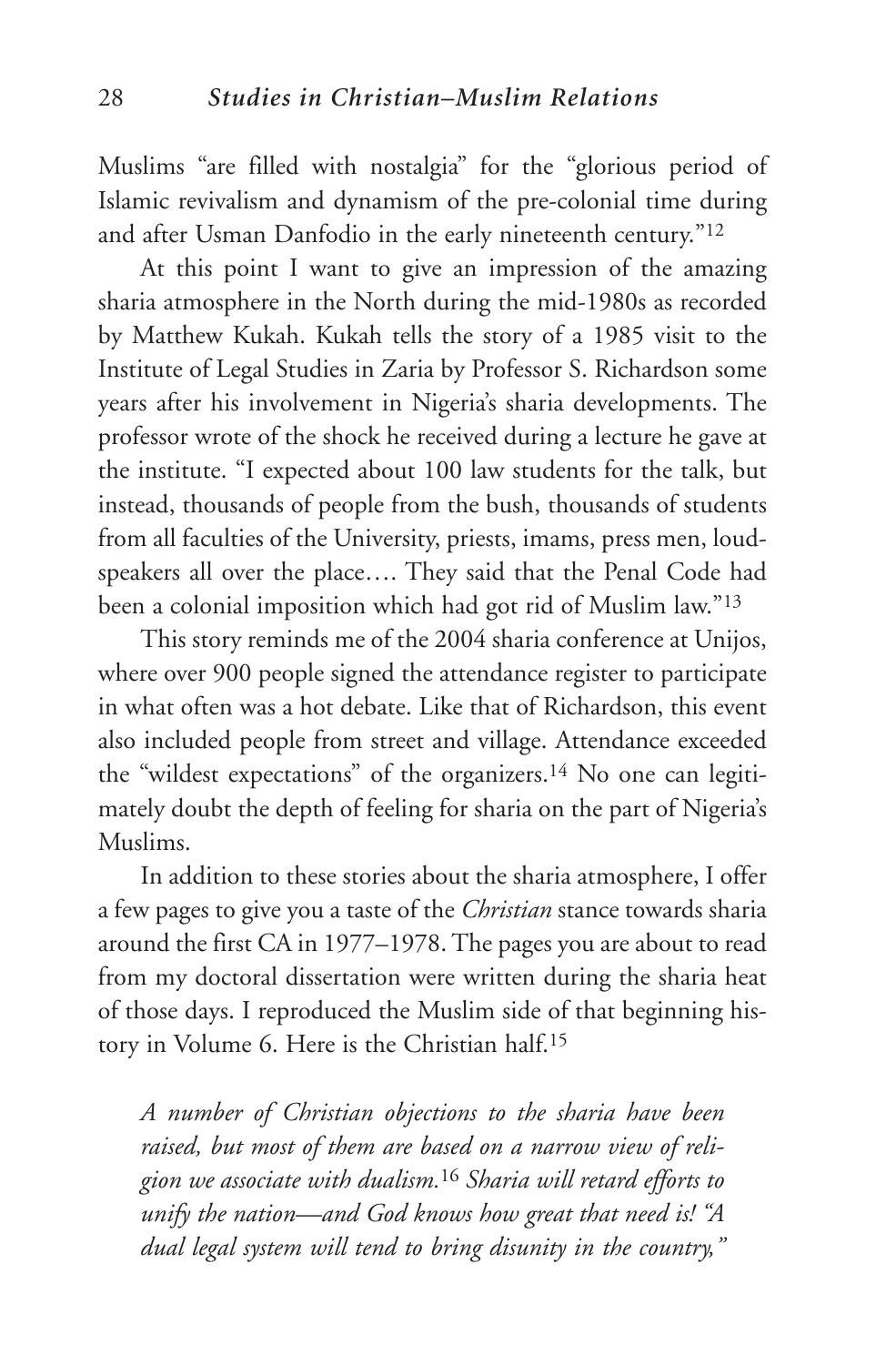*affirms Abari.*17 *A related argument is that religion and, therefore, sharia, should be kept out of the constitution because religion is in itself divisive. It is one of the factors that has contributed to disunity in Nigeria, charges Amalaha.*<sup>18</sup> *It "is capable of ruining our unity," Opugo asserts.*<sup>19</sup> *The definition of religion as essentially a private affair is another argument. Babatope, by his own confession opposed to religion in general, views religion, when brought into public affairs, as divisive and suggests that "at best religion should be considered a private affair."*<sup>20</sup> *Opugo insists on a sharp demarcation between religion and politics. The former concerns man's relationship to God and has to do with his conscience. It is personal, whereas politics is a public concern.*<sup>21</sup> *Non-Muslims are fearful of including the sharia, because they have experienced oppression at Muslim hands where the latter are in the majority. Bitrus Duniya relates rejection of the sharia directly to past and present Muslim oppressive measures.*<sup>22</sup> *The articles by Mustapha Muhammed and Bappa Mahmoud, both Muslims, whether so intended or not, are in effect confessions that human rights have not flourished at Muslim hands.*<sup>23</sup> *In fact, the attempt to include the sharia is interpreted by many Christian leaders as a thinly-disguised form of jihad, a Muslim crusade to achieve hegemony in Nigeria. Wilson Sabiya has been a particularly strident advocate of this view and he has rallied much support for it.*

*One can hardly have anything but strong sympathy for those who oppose including the sharia. The need for greater unity in Nigeria is overwhelming indeed. Muslim intolerance of other religions is best illustrated by the position of Christian minority groups in Muslim countries. Nigerians have every reason to be on their guard against such developments. However, the question is: What alternative do Christians offer? It is here that the Christian shoe begins to pinch.*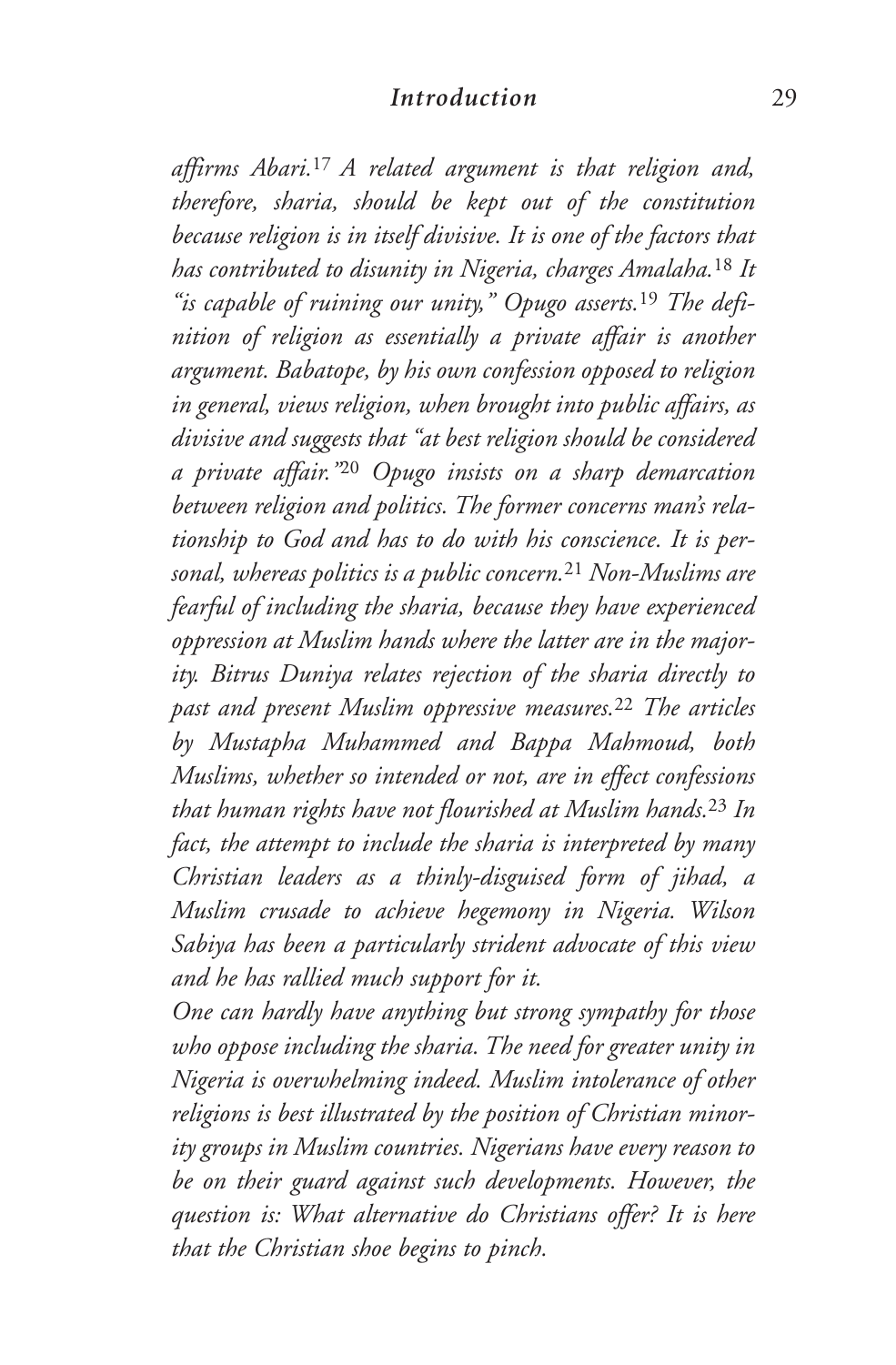*The overwhelming demand is for a secular constitution that eliminates all religious influences. Osita Okeke feels that Nigeria must be seen "as a secular state and therefore any laws based on religion should have no place at the center."*24*George Hoomkwap similarly opts for a secular state which he defines as "one in which no single religion receives official patronage or recognition to the exclusion of or in preference to others."*<sup>25</sup> *Abari objects to the sharia precisely because it "is not a secular law but a religious law."*<sup>26</sup> *Patrick Okpabi states that the "Common Law … is neither a Christian nor Moslem system of law. It is a law for everyone."*<sup>27</sup> *An unnamed author advocates "the common law which is secular and not the Sharia which has religious undertone. In order not to make either Muslims or Christians feel that one group has an edge over the other, common law should be adopted—which is secular and neutral from the canon and the sharia laws."*<sup>28</sup>

*In the secular solution noted above it is not difficult to recognize a direct relationship with the dualistic view of religion we have earlier pointed out. As over against the Muslim view of religion as a total way of life, these objectors to the sharia generally seek a solution to their very genuine fears in a reduced version of both Christianity and Islam. Religion is private, personal. Religion tends to divide. Hence we must go beyond religion to what men have in common, to a neutral zone where one can be objective and work together. Here we have a clear indication of modern Humanism at work, a philosophy that will only tolerate a religion that limits itself to a spiritual realm and that lays no obligation on the public domain. Not the law of God, but the laws that man concocts for himself are to apply in politics. The revelation of God is restricted to church and personal life; common reason guides public affairs.*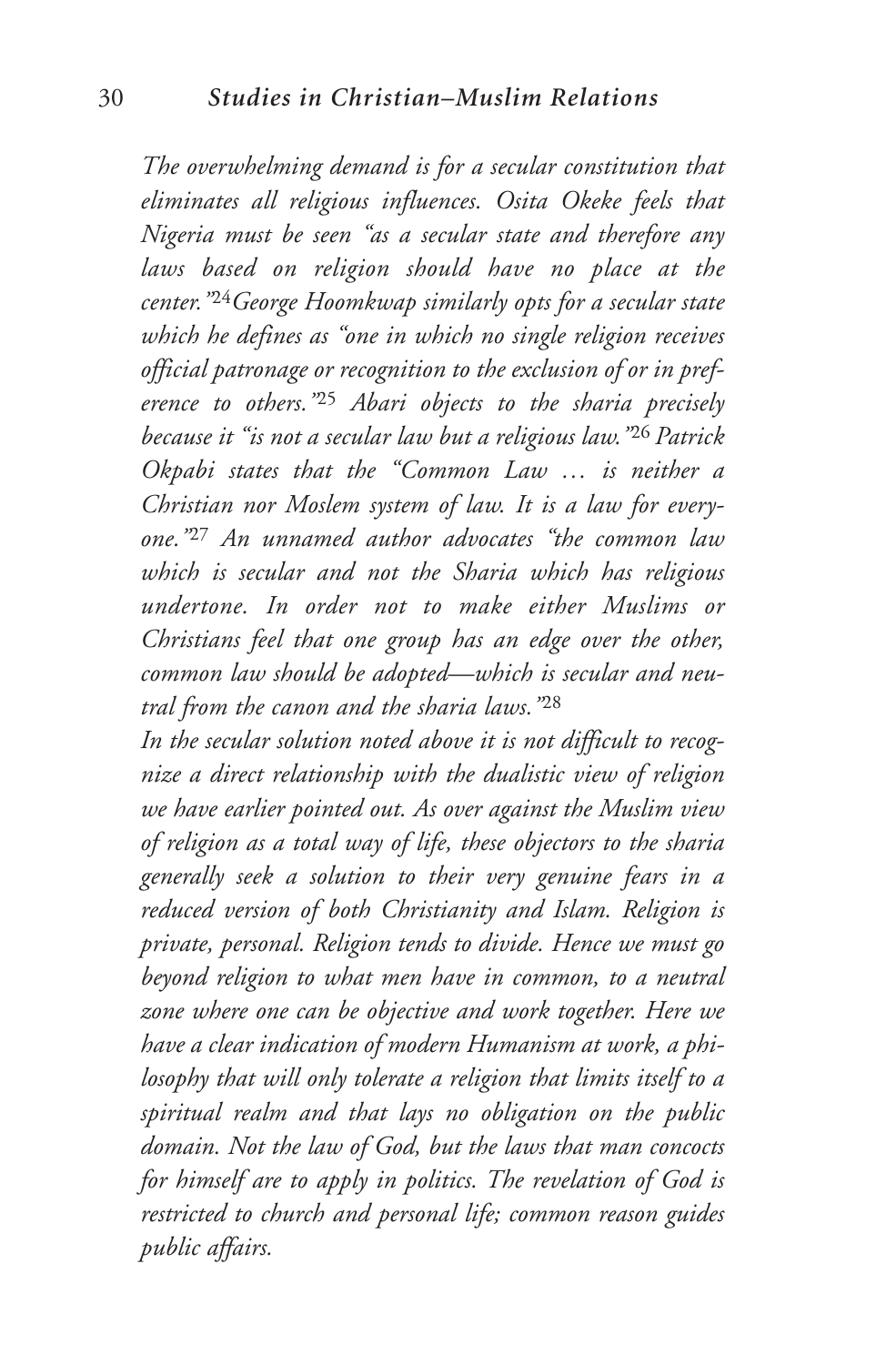*It is by no means only theologically illiterate politicians who advocate such dualistic solutions to this intricate problem. Let us listen to voices emerging from the churches themselves. In addition to pointing out various problems that will arise from the inclusion of sharia, an NKST statement suggests that it is precisely the religious foundation of the sharia that makes it objectionable: "We are aware of the highly codified nature of the sharia law, but we still contend that this … does not make it non-religious, because these laws are still injunctions from the Koran and Islamic theology." The ingrained nature of this dualistic vision is further demonstrated by a declaration from a conference called by the ICS in Ibadan. It also posits the possibility of religious neutrality of a constitution that should uphold only "the ordinary law of the land administered by the ordinary law courts."*<sup>29</sup> *This law is to be neither Christian nor Muslim, but to be based on "ordinary" notions, terminology one cannot help but identify with the modern Humanistic idea of a general, neutral and objective common sense shared by all men, based on sound reason quite apart from their basic religious commitments. Muslims, not having experienced Western autonomous rationalism, have quickly pinpointed the problem, but Christians who are heirs to the tradition of dualism are found advocating a court system that must be divorced in principle from their highest source of authority, the Bible itself. Without belittling the tremendous urgency of the problem, we contend that the solution for Christians must be sought in a different direction, namely within the framework of Biblical thought.*

*Though we reject in principle a dualistic approach, we are not suggesting that a more Biblical solution is within easy reach. The specific solution offered by Ibrahim Usman, a member of the CA, may not be possible, for he appears to advocate a rather legalistic adoption of Mosaic laws.*<sup>30</sup> *However, his*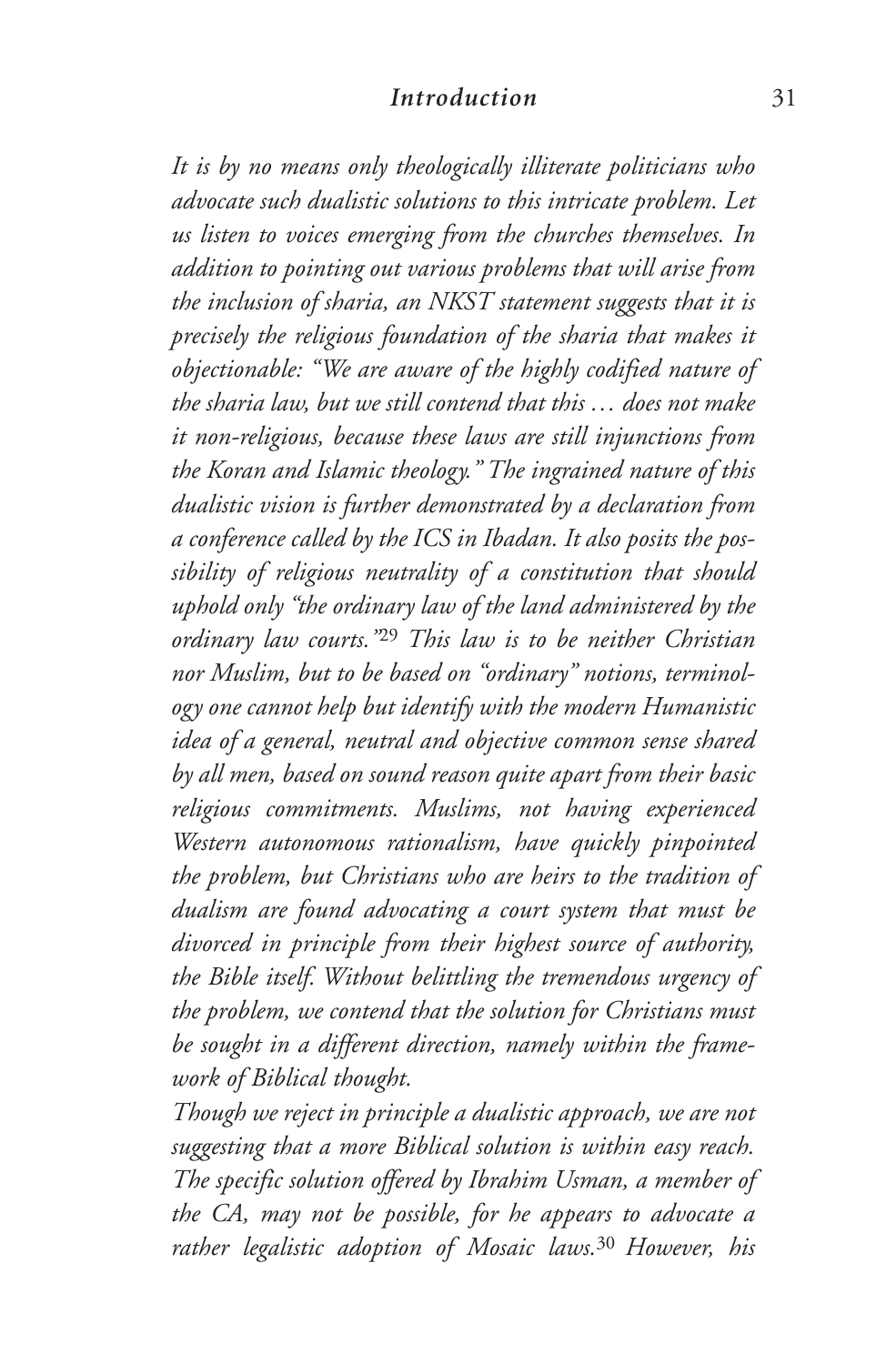*attempt to find a non-dualistic solution and his fearlessness in presenting it in spite of opposition of the Christian community in general is nothing short of admirable. And one would hardly expect one individual to solve the complicated problem in a fully satisfactory way. Adegbola is one of the few other voices calling for a similar direction, but he advises the Christian community as a whole to seek a solution.*<sup>31</sup>

*Not only have fellow Christians rejected Usman's approach, but they have indicated no appreciation for his basic concern, namely to seek a Biblically legitimate solution. Even less have they presented a responsible Biblical alternative or given a responsible Biblical reason for the rejection of Usman's attempt. We locate the reason for this reaction in the dualism inherited from the missions. This inheritance has led to a limited religion that has little or no constructive role in public affairs. In the public arena it is replaced with humanistic concepts. Here humanistic values and beliefs reign. However, it is not a matter of subjective religion versus an objective and neutral approach; it is a matter of one religion—Christianity versus another set of religious values and beliefs that emphasize faith in the ability of autonomous man to find his own solutions, but that will have little truck with Biblical notions of a reason severely impaired by sin. Secularism is not nonreligion; it is another religion that, because of its subtlety, is a far greater threat to the Christian community than is Islam. We thus find Christians resorting to the beliefs and practices of one rival religion in order to undercut the threat posed by another. In spite of all the forces surrounding the church that encourage her to adopt a more wholistic approach— Traditional African Religion, Islam and the Bible itself—it was the same dualism that caused missions to go astray in their support of capitalism and colonialism, that tragically triumphed.*<sup>32</sup>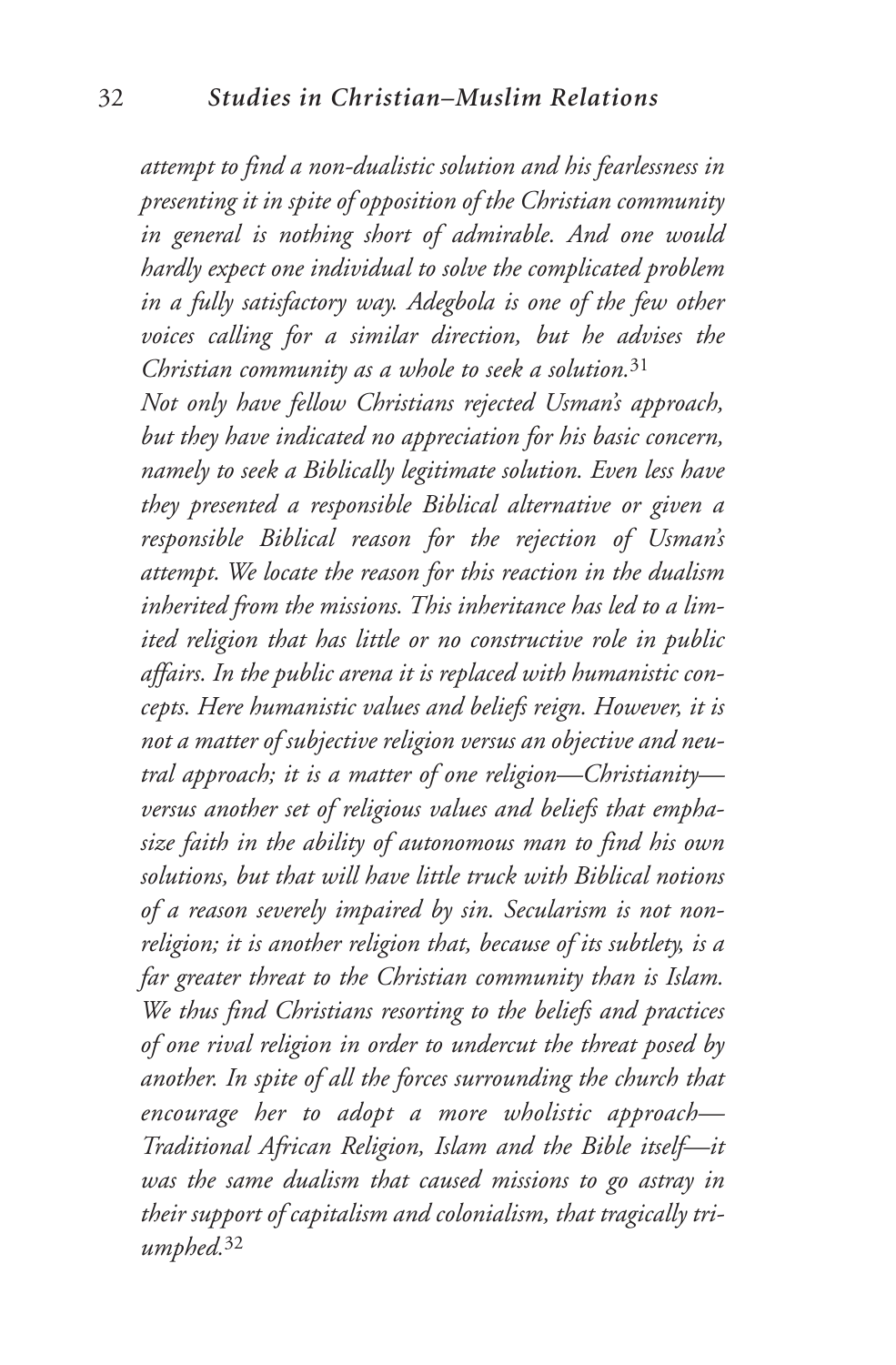You have just been introduced to the climate at the beginning of our period. Since then, much has changed. The number of Christians has dramatically increased. Christians have become more mature and sure of themselves. More aggressive, even. They have established quite a number of leadership training institutions, some even awarding advanced degrees. Some years ago, The Church of Christ Among the Tiv (NKST) established a university with the explicit aim of overcoming the dualism that has plagued Nigeria's Christians. During the early part of the new century, COCIN decided to establish the Karl Kumm University, named after the German Karl Kumm, founder of the Sudan United Mission (SUM).33

Certain other things did not change. The first is that, throughout, Muslims continued to insist relentlessly on sharia while they failed to muster any sympathy for even the most rational Christian arguments to the contrary. The second is that, throughout, Christians continued to relentlessly resist all attempts to have the sharia imposed on them and equally failed to muster any sympathy for some very solid arguments on the part of Muslims. For Christians, the issue stranded on bitter experience, not theory, doctrine or even truth. Muslims rejected the secular underpinnings of the Christian attitude; Christians, the alleged Muslim plan to take over the country.

However, putting all that aside, we do well to take to heart the reminders two ECWA clergymen, G. Okezie and Charles Dah, delivered to different mixed audiences of Christians and Muslims under the umbrella of Inter-Gender. Jesus warned his followers, "All men will hate you because of me" (Mark 13:13; Luke 21:17). Jesus also said, "All this I have told you so that you will not go astray. They will put you out of the synagogue; in fact, a time is coming when anyone who kills you will think he is offering a service to God. They will do such things because they have not known the Father or me" (John 16:1–3).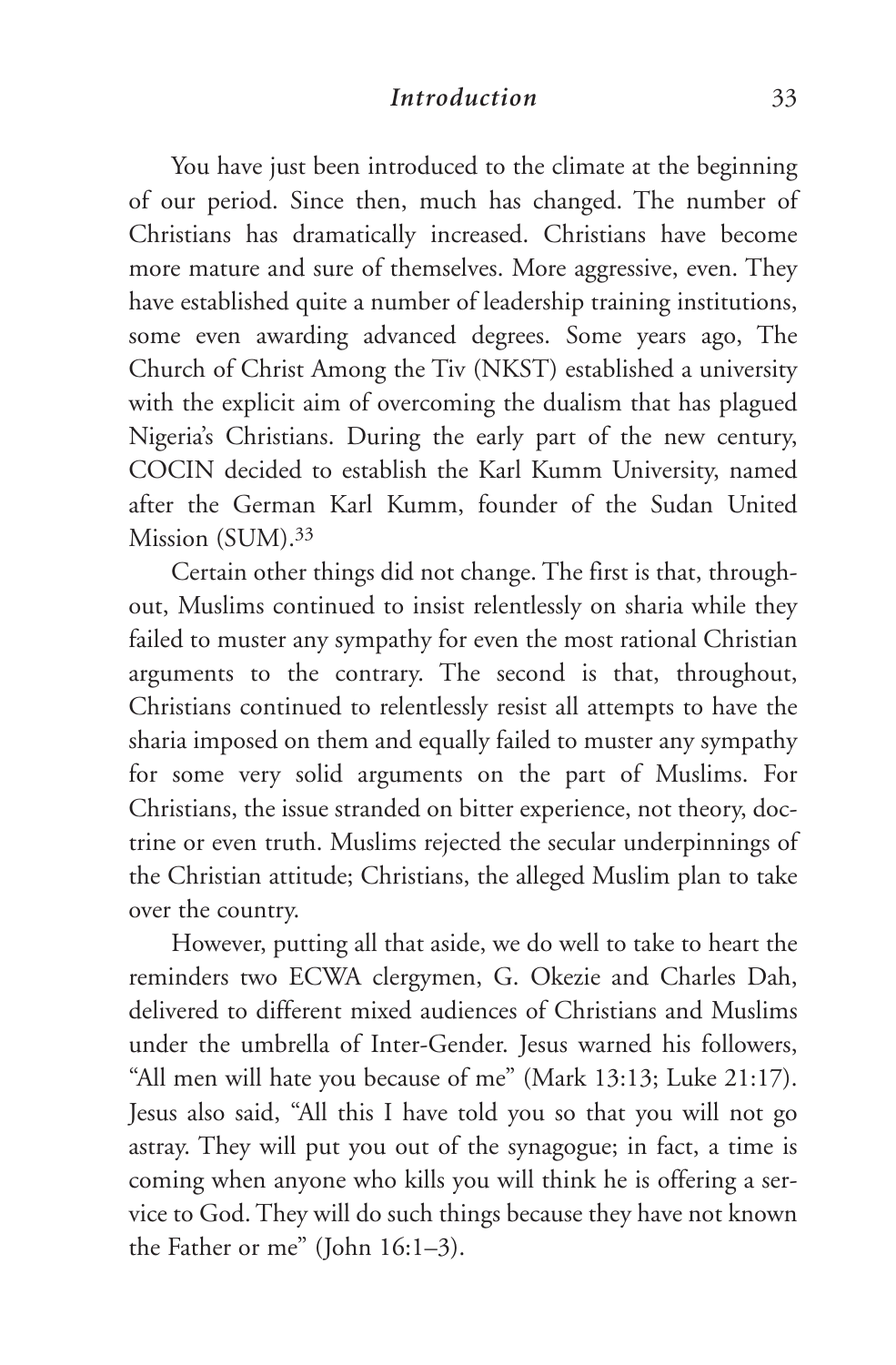In addition to Jesus' forecasts, Dah reminds us of the human condition after the fall into sin. "Crises are universal phenomena that are inevitable. They come basically due to our fallen nature." These crises can often be legitimately explained in terms of their natural causes, but behind these natural causes you will find sin and Satan, the two major factors "behind every sort of crisis." As to our reactions to crises, we have a choice of perspectives that guide us, the mix of which constitutes the material for this book, *but it is a choice we freely make, that no one forces upon us*34—unless it arises from the religion or worldview we espouse and which predisposes us. That worldview or religion determines and restricts the parameters within which we make our choices.

The gospel *is* offensive and evokes strong negative reactions such as hatred and killing on the part of unbelievers when they feel threatened by it. In the more rationalistic environment of secularism, it will be dismissed and despised as ignorance, superstition that will disappear in time. The message of sin and redemption through the blood of self-sacrifice by the Son of God is simply too humiliating for a proud human race—and surely both Muslims and secularists are that! And if you have been steeled against it since childhood by the religion or worldview of your community—and that surely is also the case for both Muslims and most secularists it is too foreign, not to say exotic, an approach to life to even be considered a rational and viable alternative.

Before closing this chapter, I introduce you to a report on the sharia issue by the Human Rights Watch. It is a worthwhile companion to Volumes 6 and 7 of this series. Having both Christians and Muslims on staff, Human Rights Watch parades itself as being neutral, but does not always achieve it. When you tell sharia advocates to do away with capital punishment and amputation and to decriminalize adultery, you are hardly neutral, except perhaps according to secular definitions. The report does not feature much